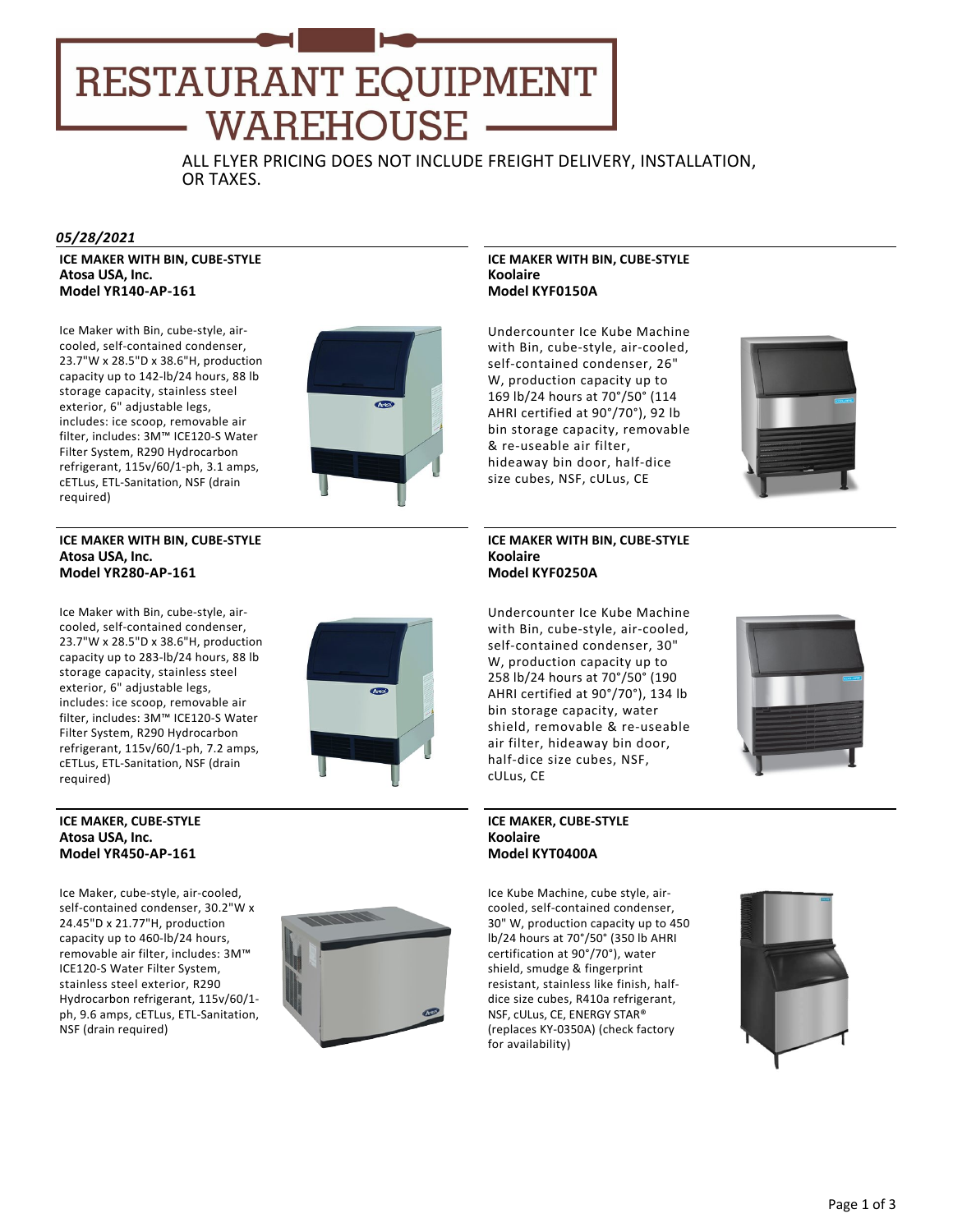# *05/28/2021*

# **ICE MAKER, CUBE‐STYLE Koolaire Model KYT0700A**

Ice Kube Machine, cube style, air‐ cooled, self‐contained condenser, 30" W, production capacity up to 675 lb/24 hours at 70°/50° (580 lb AHRI certified at 90°/70°), water shield, smudge & fingerprint resistant, stainless like finish, half‐dice size cubes, R410a refrigerant, NSF, cULus, CE, ENERGY STAR® (replaces KY‐ 0600A) (contact factory for availability)



# **ICE MAKER, CUBE‐STYLE Koolaire Model KYT1000A**

Ice Kube Machine, cube style, air‐ cooled, self‐contained condenser, 30" W, production capacity up to 960 lb/24 hours at 70°/50° (775 lb AHRI certified at 90°/70°), water shield, smudge & fingerprint resistant, stainless like finish, half‐dice size cubes, R410a refrigerant, NSF, cULus, CE (replaces KY‐1000A) (check factory for availability)

# **ICE BIN FOR ICE MACHINES Atosa USA, Inc. Model CYR400P**

Ice Bin, 30"W, 396 lb. storage capacity, top‐hinged slanted black plastic door, stainless steel exterior, 6" adjustable legs, includes: ice scoop & bin adapter, ETL, ETL‐Sanitation



# **ICE BIN FOR ICE MACHINES Koolaire Model K570**

Ice Storage Bin, with top‐hinged front opening door, 532 lb ice storage application capacity, for top‐mounted ice maker, includes internal scoop holder & scoop, polyethylene interior, PVC coated laminated exterior, 6" adjustable legs, NSF



# **ICE MAKER, CUBE‐STYLE Atosa USA, Inc. Model YR800‐AP‐261**

Ice Maker, cube‐style, air‐ cooled, self‐contained condenser, 30.2"W x 24.45"D x 31.77"H, production capacity up to 810‐lb/24 hours, removable air filter, includes: 3M™ ICE140‐ S Water Filter System, stainless steel exterior, R404a refrigerant, 220v/60/1‐ph, 9 amps, cETLus, ETL‐Sanitation, NSF (drain required)

# 

# **ICE MAKER, CUBE‐STYLE Koolaire Model KYT1700A**

Ice Kube Machine, cube style, air‐ cooled, self‐contained condenser, 48" W, production capacity up to 1800 lb/24 hours at 70°/50° (1380 lb AHRI certified at 90°/70°), water shield, smudge & fingerprint resistant, stainless like finish, half dice size cubes, R410a refrigerant, NSF, cULus, CE (replaces KY‐1350A & KY‐1800A) (check factory for availability)

**ICE BIN FOR ICE MACHINES Koolaire Model K400**

Ice Storage Bin, with top‐hinged front opening door, 365 lb ice storage application capacity, for top‐mounted ice maker, includes internal scoop holder & scoop, polyethylene interior, PVC coated laminated exterior, 6" adjustable legs, NSF



# **ICE BIN FOR ICE MACHINES Atosa USA, Inc. Model CYR700P**

Ice Bin, 48‐1/4"W, 700 lb. storage capacity, top‐hinged slanted black plastic door, 6" adjustable legs, includes: ice scoop & bin adapter, ETL, ETL‐ Sanitation